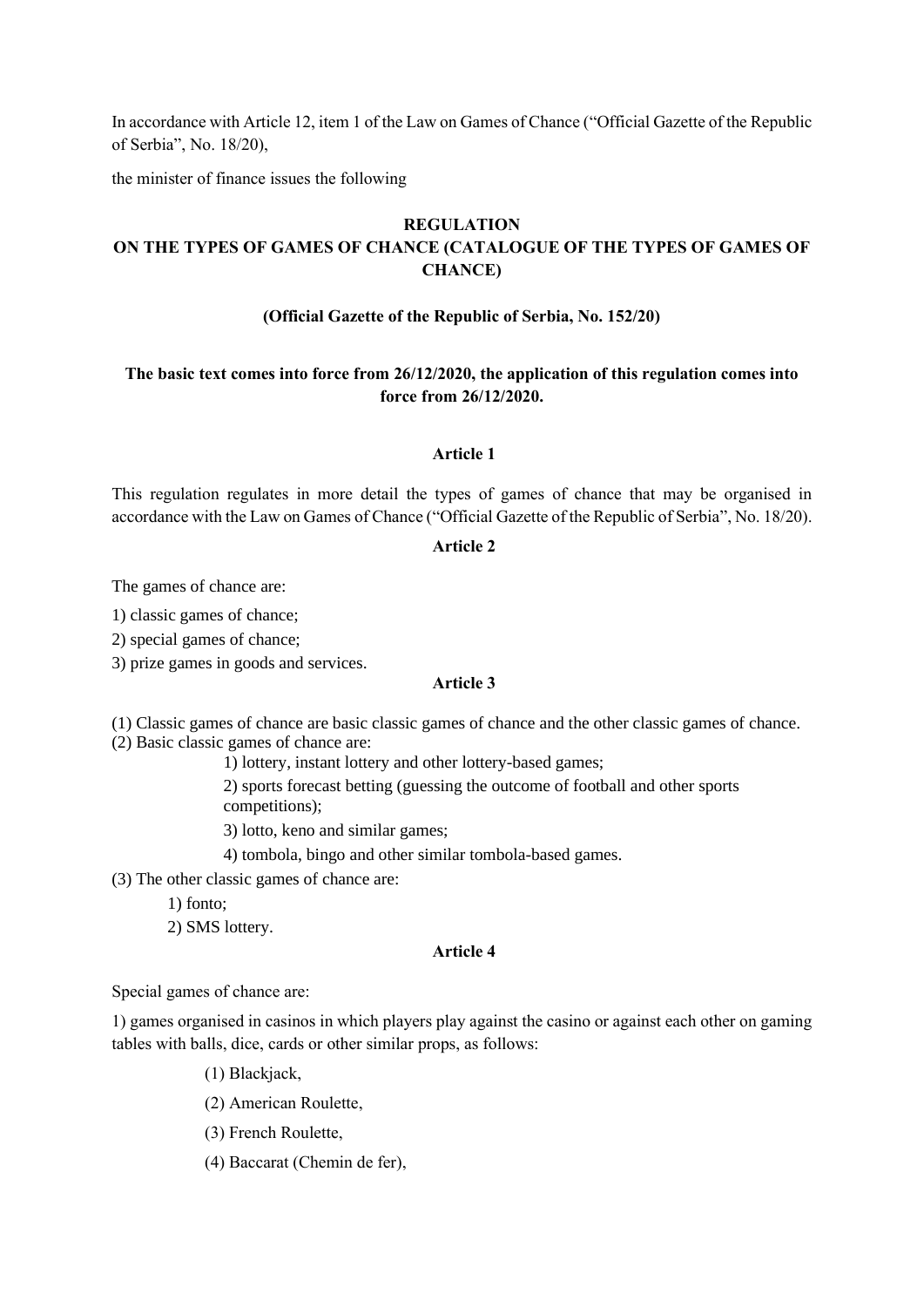(5) Craps,

(6) Draw Poker,

- (7) Texas Hold'em,
- (8) Ultimate Texas Hold'em,
- (9) Caribbean Diamond Poker,
- (10) Casino Stud Poker,

(11) Caribbean 7 Stud Poker,

- (12) Omaha Poker,
- (13) Three Card Poker,
- (14) Let It Ride Poker,
- (15) Sic Bo,
- (16) Money Wheel,
- (17) Punto Banco,
- (18) "Serbian-Russian Roulette" (Сербско-Руская Рулетка);
- 2) games that are organised on automatic equipment<sup>1</sup>;

3) betting games, as follows:

(1) betting on the outcome of sporting events (match results, betting on horse and dog races, etc.),

(2) betting on the outcomes of other actual events (dancing, singing, music and similar events),

(3) betting on a computer-generated virtual event (virtual football, virtual number betting, virtual horse and dog races, etc.) or other uncertain event whose outcome is determined by a random number generator and which is exhaustively described and explained in the rules of the organiser's game.

# **Article 5**

(1) Prize games in goods and services are games organised for advertising and other purposes by a legal entity or an entrepreneur, in which all participants are given the opportunity to earn a pre-determined prize in goods or services.

(2) Prize games in goods and services – as defined in the first paragraph of this article – are also considered games in which all participants win a prize in goods or services, the type and value of which is unknown to the participant.

(3) By using services or benefits, i.e. by purchasing products or goods owned by the organiser, the participant acquires the right to participate in the game.

### **Article 6**

<sup>&</sup>lt;sup>1</sup> Automatic equipment is considered electromechanical, electronic and similar devices that work based on an algorithm of random events, on which special games of chance are organised.